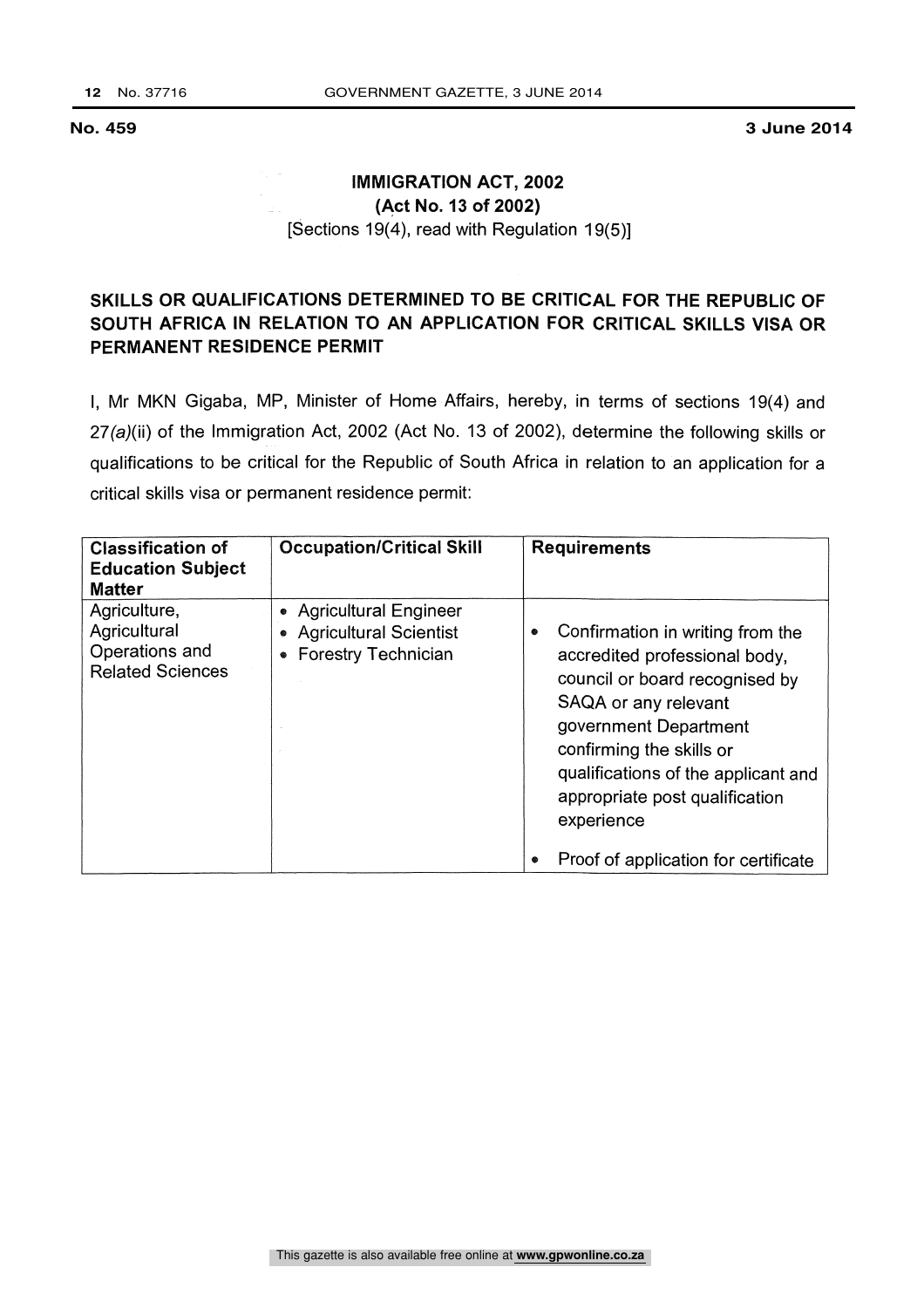|                                                  |                                                                                                                                     | of registration with the accredited<br>professional body, council or<br>board recognised by SAQA<br>Proof of evaluation of the foreign<br>$\bullet$<br>qualification by SAQA translated<br>by a sworn translator into one of<br>the official languages of the<br>Republic. |
|--------------------------------------------------|-------------------------------------------------------------------------------------------------------------------------------------|----------------------------------------------------------------------------------------------------------------------------------------------------------------------------------------------------------------------------------------------------------------------------|
|                                                  |                                                                                                                                     | Proof of employment within 12<br>months after obtaining Critical<br>Skills work visa in a form of an<br>employment contract specifying<br>the occupation and capacity in<br>which the foreigner shall be<br>employed.                                                      |
|                                                  | <b>Sheep Shearer</b>                                                                                                                | Proof of employment in a form of<br>$\bullet$<br>an employment contract<br>specifying the occupation and<br>capacity in which the foreigner<br>shall be employed.                                                                                                          |
| Architecture and the<br><b>Built Environment</b> | Architect<br><b>Construction Project</b><br>Manager<br><b>Land Surveyor</b><br>• Quantity Surveyor<br>Urban and Regional<br>Planner | Confirmation in writing from the<br>accredited professional body,<br>council or board recognised by<br>SAQA or any relevant<br>government Department<br>confirming the skills or<br>qualifications of the applicant and<br>appropriate post qualification<br>experience    |
|                                                  |                                                                                                                                     | Proof of application for certificate<br>۰<br>of registration with the accredited<br>professional body, council or<br>board recognised by SAQA.                                                                                                                             |
|                                                  |                                                                                                                                     | Proof of evaluation of the foreign<br>qualification by SAQA translated<br>by a sworn translator into one of<br>the official languages of the                                                                                                                               |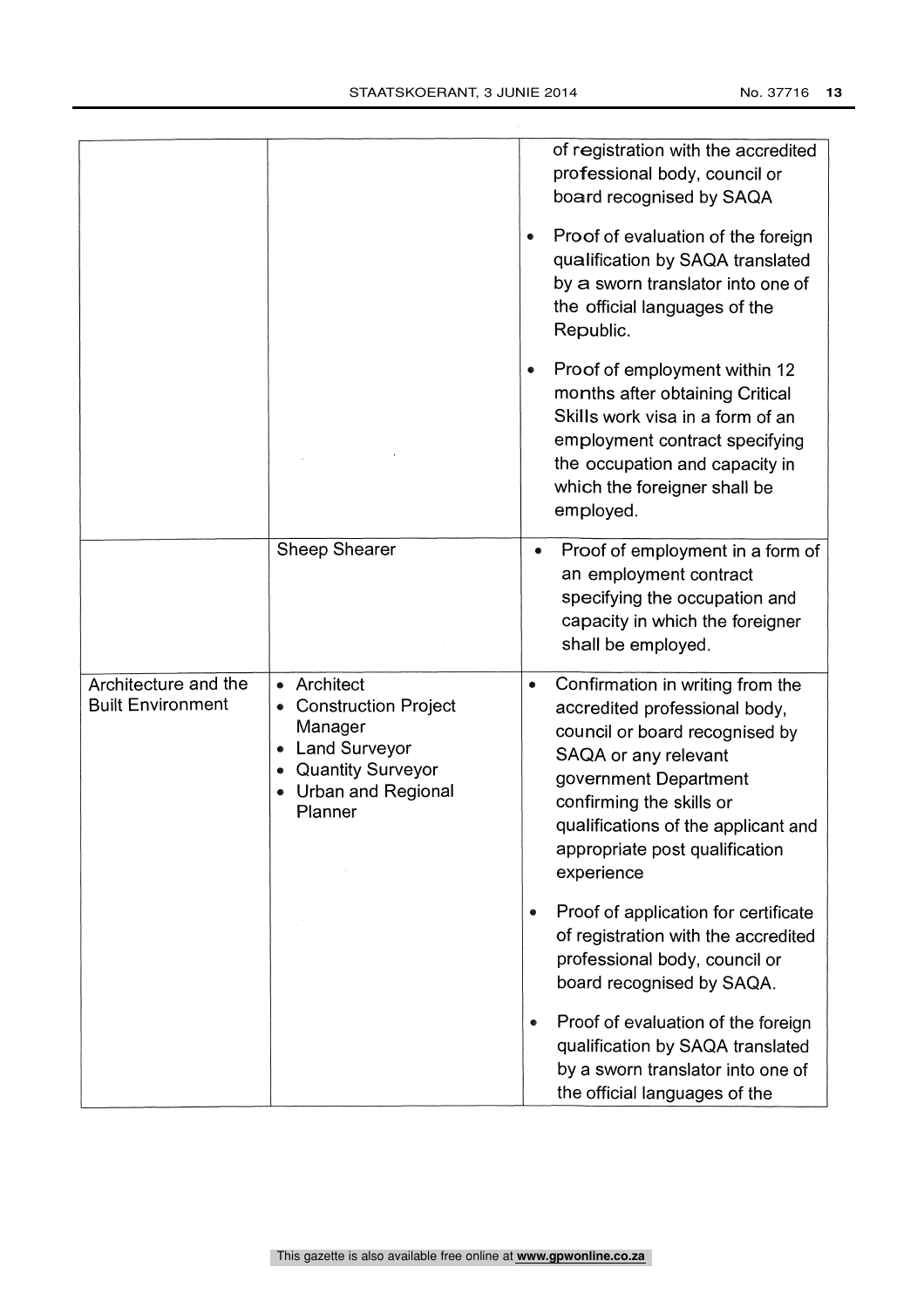|                                                                |                                                                                                                                              | Republic.<br>Proof of employment within 12<br>۰<br>months after obtaining Critical<br>Skills work visa in a form of an<br>employment contract specifying<br>the occupation and capacity in<br>which the foreigner shall be<br>employed.                                              |
|----------------------------------------------------------------|----------------------------------------------------------------------------------------------------------------------------------------------|--------------------------------------------------------------------------------------------------------------------------------------------------------------------------------------------------------------------------------------------------------------------------------------|
| <b>Business, Economics</b><br>and Management<br><b>Studies</b> | • Actuaries and Risk<br>Assessors<br>• Corporate General<br>Manager<br>• External Auditor<br>• Financial Investment<br>Advisor               | Confirmation in writing from the<br>$\bullet$<br>accredited professional body,<br>council or board recognised by<br>SAQA or any relevant<br>government Department<br>confirming the skills or<br>qualifications of the applicant and<br>appropriate post qualification<br>experience |
|                                                                |                                                                                                                                              | Proof of application for certificate<br>of registration with the accredited<br>professional body, council or<br>board recognised by SAQA                                                                                                                                             |
|                                                                |                                                                                                                                              | Proof of evaluation of the foreign<br>qualification by SAQA translated<br>by a sworn translator into one of<br>the official languages of the<br>Republic.                                                                                                                            |
|                                                                |                                                                                                                                              | Proof of employment within 12<br>months after obtaining Critical<br>Skills work visa in a form of an<br>employment contract specifying<br>the occupation and capacity in<br>which the foreigner shall be<br>employed.                                                                |
| Information<br>Communication &<br>Technology                   | <b>CISCO Solution Specialist</b><br>۰<br><b>CISCO Engineers</b><br>۰<br>Solutions Architects in<br>۰<br>Telecommunications and<br><b>ICT</b> | Confirmation in writing from the<br>۰<br>accredited professional body,<br>council or board recognised by<br>SAQA or any relevant<br>government Department                                                                                                                            |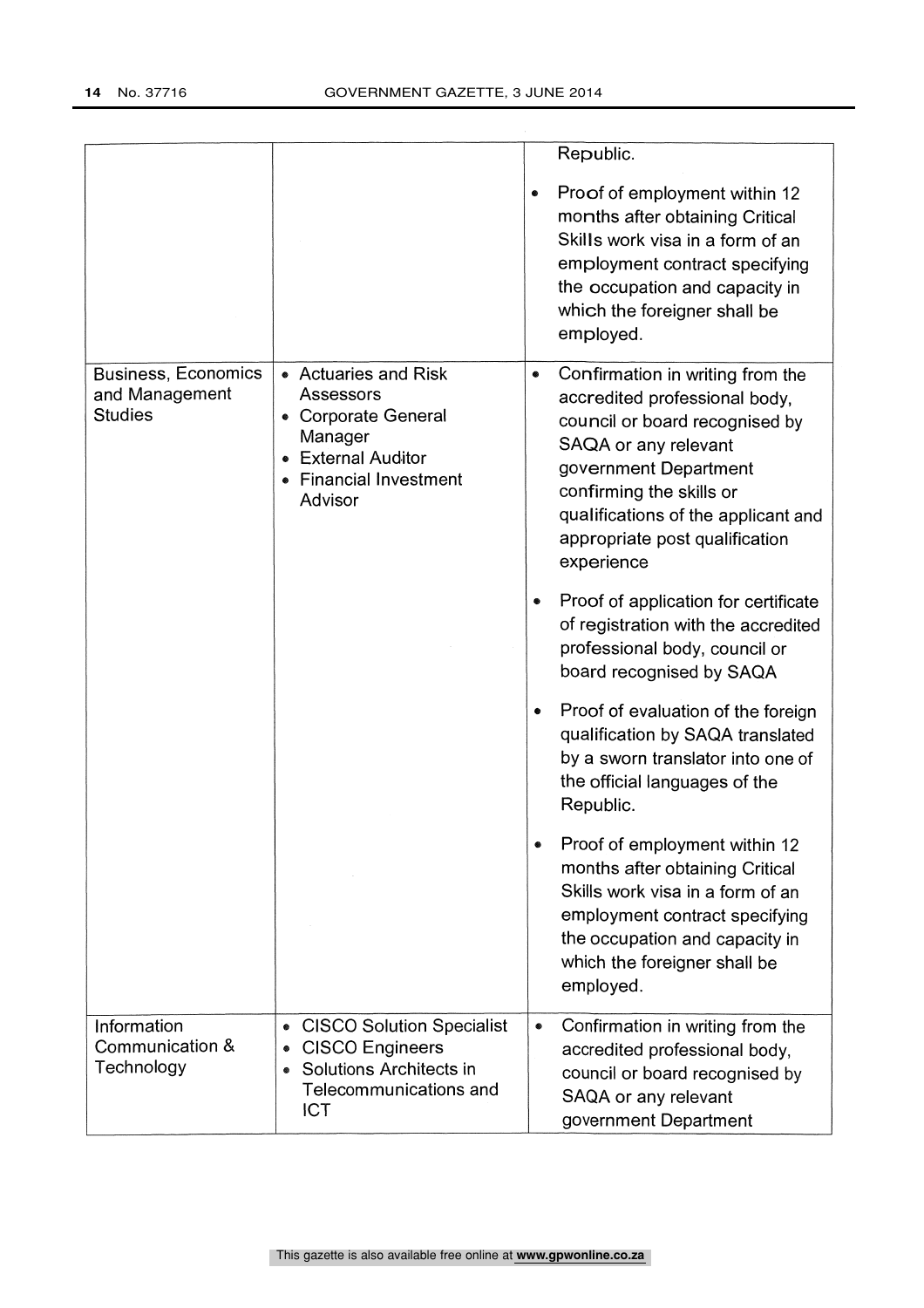|             | <b>Integrated Developers</b><br>(PHP, Perl, Java)<br>• Network Analyst<br>• IT Security Specialist<br>System Integration<br>Specialist<br><b>Enterprise Architecture</b><br>• Data Centre Operations<br><b>Network Specialist</b><br>(Security)<br>• Database Specialists<br>Microsoft System<br>Engineers<br><b>Network Controllers</b><br>• AV Specialists (Anti-virus)<br>Desktop support Engineer                                                                                                                                                                       | confirming the skills or<br>qualifications of the applicant and<br>appropriate post qualification<br>experience<br>Proof of application for certificate<br>of registration with the accredited<br>professional body, council or<br>board recognised by SAQA<br>Proof of evaluation of the foreign<br>qualification by SAQA translated<br>by a sworn translator into one of<br>the official languages of the<br>Republic.<br>Proof of employment within 12<br>۰<br>months after obtaining Critical<br>Skills work visa in a form of an<br>employment contract specifying<br>the occupation and capacity in<br>which the foreigner shall be<br>employed. |
|-------------|-----------------------------------------------------------------------------------------------------------------------------------------------------------------------------------------------------------------------------------------------------------------------------------------------------------------------------------------------------------------------------------------------------------------------------------------------------------------------------------------------------------------------------------------------------------------------------|--------------------------------------------------------------------------------------------------------------------------------------------------------------------------------------------------------------------------------------------------------------------------------------------------------------------------------------------------------------------------------------------------------------------------------------------------------------------------------------------------------------------------------------------------------------------------------------------------------------------------------------------------------|
| Engineering | <b>Energy Engineer</b><br><b>Metallurgical Engineer</b><br><b>Chemical Engineer</b><br>۰<br><b>Civil Engineer</b><br>۰<br><b>Electrical Engineer</b><br><b>Electrical Installation</b><br>Inspector<br><b>Electronics Engineer</b><br>Geologist<br>۰<br>Industrial and Production<br>Engineers<br><b>Industrial Designer</b><br><b>Manufacturing Managers</b><br><b>Materials Engineer</b><br><b>Mechanical Engineer</b><br>Mining Engineer<br><b>Production/Operations</b><br>Manager<br><b>Quality Systems Manager</b><br>۰<br>Research and<br><b>Development Manager</b> | Confirmation in writing from the<br>۰<br>accredited professional body,<br>council or board recognised by<br>SAQA or any relevant<br>government Department<br>confirming the skills or<br>qualifications of the applicant and<br>appropriate post qualification<br>experience<br>Proof of application for certificate<br>$\bullet$<br>of registration with the accredited<br>professional body, council or<br>board recognised by SAQA<br>Proof of evaluation of the foreign<br>●<br>qualification by SAQA translated<br>by a sworn translator into one of<br>the official languages of the                                                             |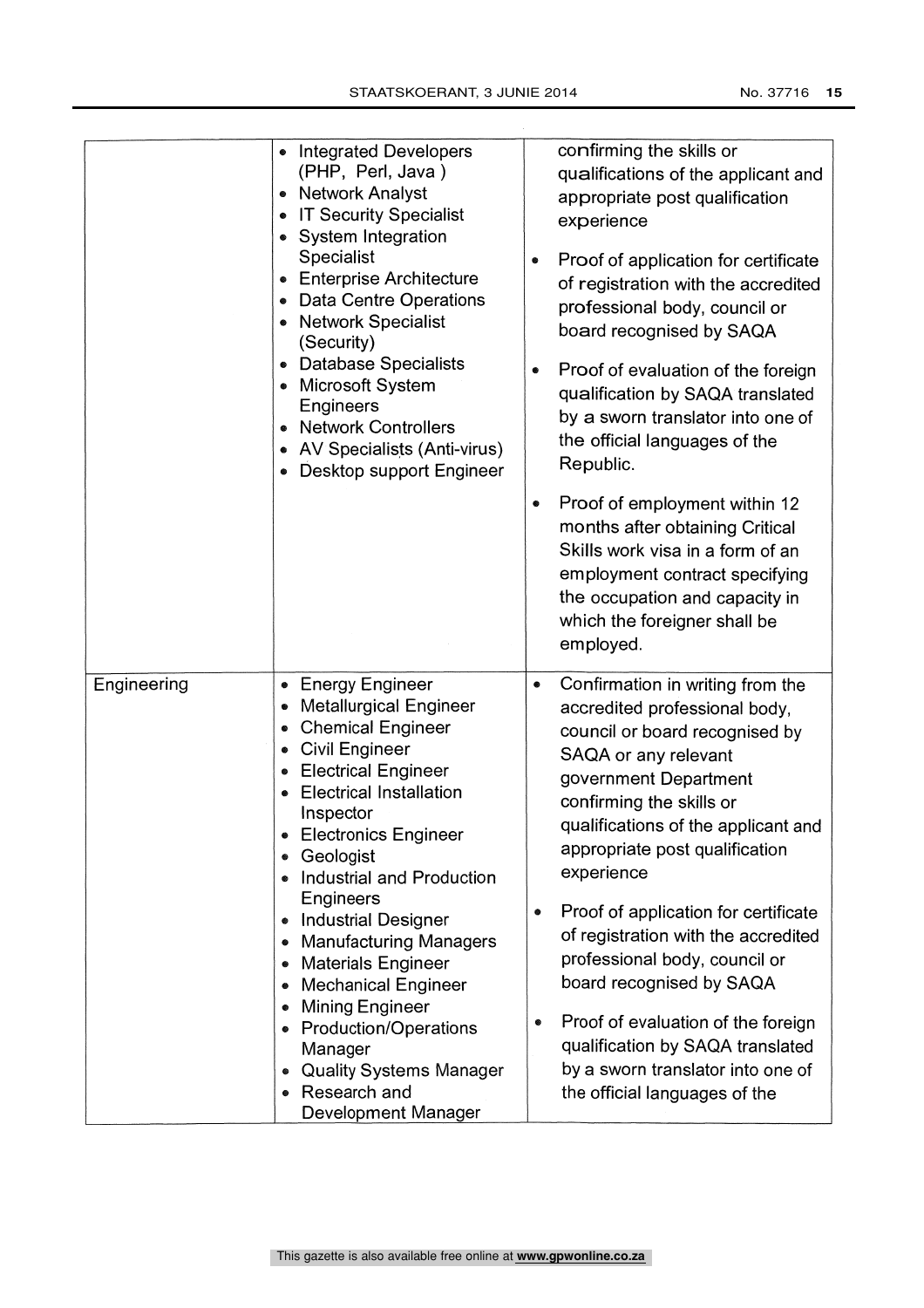|                                                                      | • Ship's Engineer<br>• Telecommunications<br><b>Engineers</b><br>• Electrical Engineering<br>Technologist<br>• Energy Engineering<br>Technologist<br>• Mechanical Engineering<br>Technologist<br>• Metallurgical Engineering<br>Technologist<br>• Mining Engineering<br>Technologist<br>• Air Conditioning and<br><b>Mechanical Services</b><br>Plumber<br>• Automotive Electrician<br>• Automotive Motor<br>Mechanic<br><b>Boiler Maker</b><br><b>Chemical Engineering</b><br>Technologist<br>• Civil Engineering<br>Technologist<br>Diesel Mechanic<br>• Electronics Engineering<br>Technologist<br><b>Fitter and Turner</b><br><b>Materials Engineering</b><br>Technologist<br><b>Mechatronics Technician</b><br><b>Metal Fabricator</b><br><b>Physical and Engineering</b><br>Science Technicians<br><b>Pressure Welder</b><br><b>Structural Plaster</b><br>Toolmaker | Republic.<br>Proof of employment within 12<br>۰<br>months after obtaining Critical<br>Skills work visa in a form of an<br>employment contract specifying<br>the occupation and capacity in<br>which the foreigner shall be<br>employed. |
|----------------------------------------------------------------------|---------------------------------------------------------------------------------------------------------------------------------------------------------------------------------------------------------------------------------------------------------------------------------------------------------------------------------------------------------------------------------------------------------------------------------------------------------------------------------------------------------------------------------------------------------------------------------------------------------------------------------------------------------------------------------------------------------------------------------------------------------------------------------------------------------------------------------------------------------------------------|-----------------------------------------------------------------------------------------------------------------------------------------------------------------------------------------------------------------------------------------|
| <b>Health Professions</b><br>and Related Clinical<br><b>Sciences</b> | <b>Medical Superintendent</b><br>/Public Health Manager<br><b>Public Health Physician</b><br><b>General and Specialist</b><br>$\bullet$<br><b>Medical Practitioner</b><br><b>Hospital Pharmacist</b><br><b>Nursing Professionals</b><br>Veterinarian                                                                                                                                                                                                                                                                                                                                                                                                                                                                                                                                                                                                                      | Confirmation in writing from the<br>۰<br>accredited professional body,<br>council or board recognised by<br>SAQA or any relevant<br>government Department<br>confirming the skills or<br>qualifications of the applicant and            |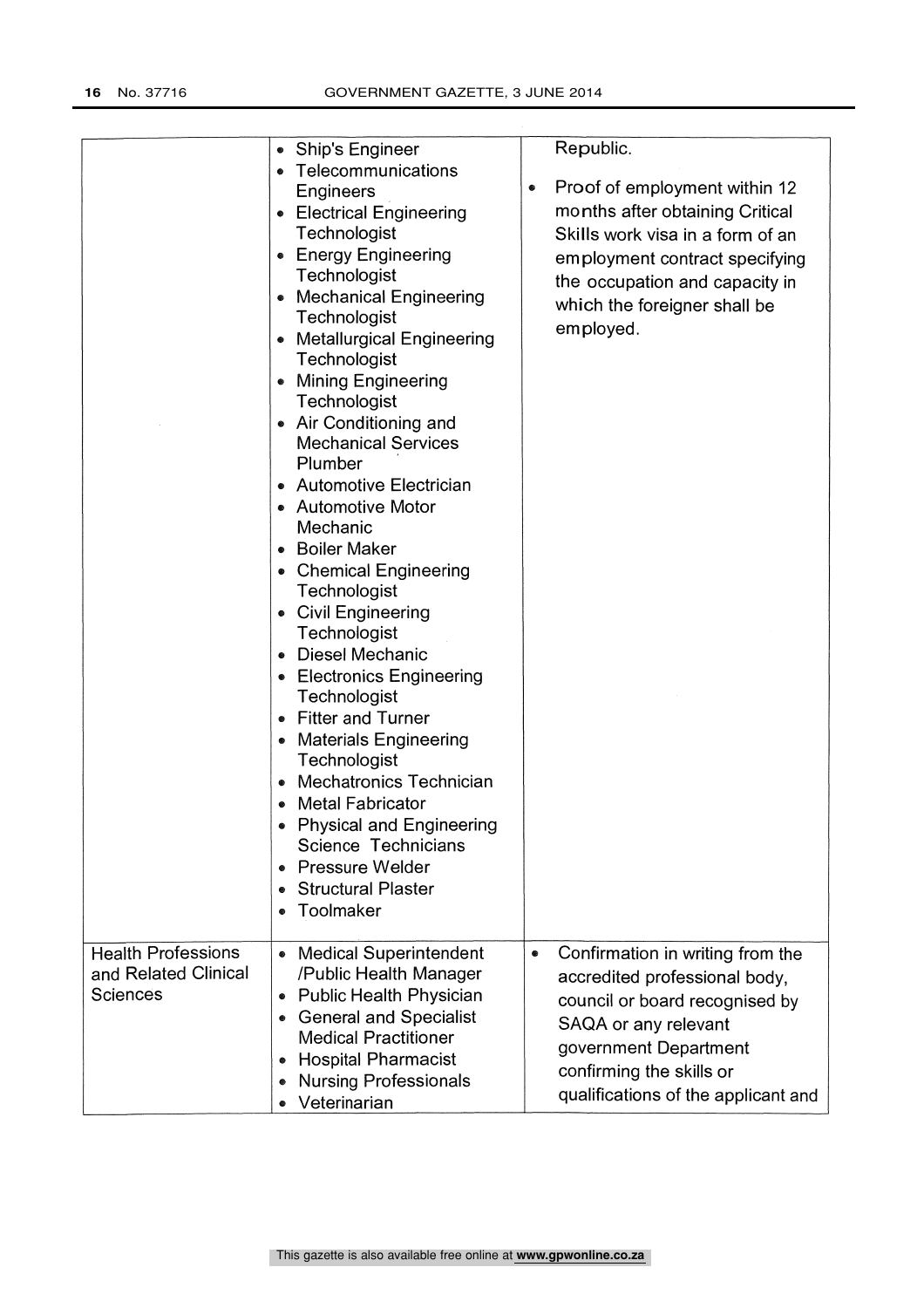| No. 37716 |  |
|-----------|--|
|           |  |

|                                   | • Registered Nurse (child<br>and family health)<br>• Retail Pharmacist                                                                                                                                                                                                                                | appropriate post qualification<br>experience<br>Proof of application for certificate<br>۰<br>of registration with the accredited<br>professional body, council or<br>board recognised by SAQA<br>Proof of evaluation of the foreign<br>۰<br>qualification by SAQA translated                                                      |
|-----------------------------------|-------------------------------------------------------------------------------------------------------------------------------------------------------------------------------------------------------------------------------------------------------------------------------------------------------|-----------------------------------------------------------------------------------------------------------------------------------------------------------------------------------------------------------------------------------------------------------------------------------------------------------------------------------|
|                                   |                                                                                                                                                                                                                                                                                                       | by a sworn translator into one of<br>the official languages of the<br>Republic.                                                                                                                                                                                                                                                   |
|                                   |                                                                                                                                                                                                                                                                                                       | Proof of employment within 12<br>$\bullet$<br>months after obtaining Critical<br>Skills work visa in a form of an<br>employment contract specifying<br>the occupation and capacity in<br>which the foreigner shall be<br>employed.                                                                                                |
| Life and Earth<br><b>Sciences</b> | <b>Environmental Engineers</b><br>۰<br>• Environmental Manager<br><b>Industrial Pharmacist</b><br><b>Acquatic Scientist</b><br><b>Animal Scientist</b><br>• Advanced Composites<br>Engineering<br>• Archaelogical /<br><b>Paleontological Specialist</b><br><b>Bioeconomist</b><br><b>Biochemists</b> | Confirmation in writing from the<br>$\bullet$<br>accredited professional body,<br>council or board recognised by<br>SAQA or any relevant<br>government Department<br>confirming the skills or<br>qualifications of the applicant and<br>appropriate post qualification<br>experience<br>Proof of application for certificate<br>۰ |
|                                   | Bioinformatician<br><b>Bioinformaticist</b><br><b>Biological Scientist</b><br><b>Botanical Scientist</b>                                                                                                                                                                                              | of registration with the accredited<br>professional body, council or<br>board recognised by SAQA.                                                                                                                                                                                                                                 |
|                                   | <b>Chemical Scientist</b><br><b>Computational Biologist</b><br><b>Environmental Scientist</b><br><b>Ecological Scientist</b><br><b>Food Scientist</b><br><b>Engineering Geologist</b><br>Geochemist<br><b>Geohazards Specialist</b>                                                                   | Proof of evaluation of the foreign<br>qualification by SAQA translated<br>by a sworn translator into one of<br>the official languages of the<br>Republic.<br>Proof of employment within 12<br>۰                                                                                                                                   |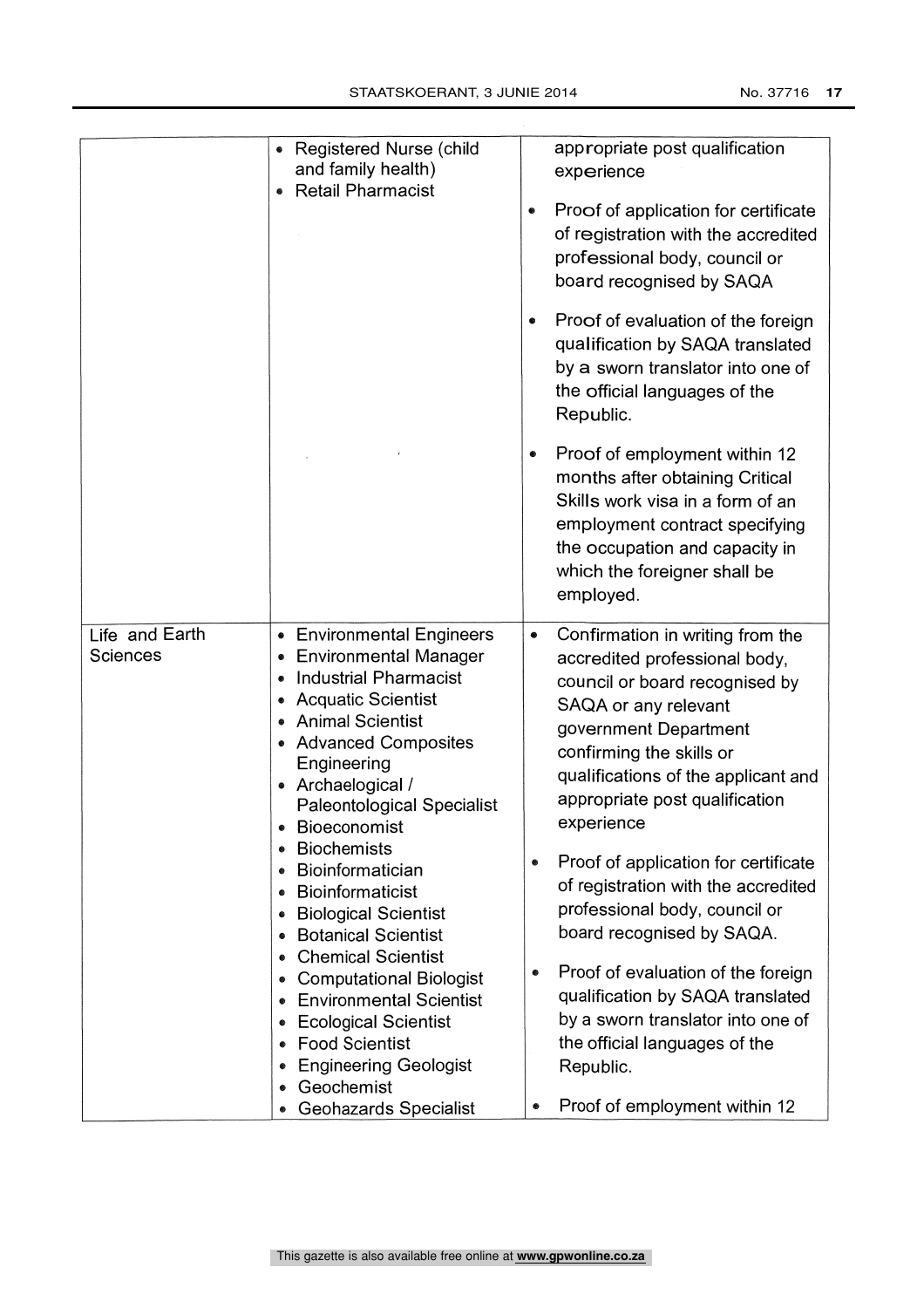|                                                 | • Geologist<br>• Geophycist<br>• Laboratory Technologist<br>and Technician<br><b>Marine Bioscientist</b><br><b>Materials Scientist</b><br><b>Metallurgical Scientist</b><br>Metrology<br><b>Microbiological Scientist</b><br><b>Polymer Scientist</b><br><b>Protein Scientist</b><br>Seismologist<br><b>Soil Scientist</b><br><b>Toxicology Scientist</b><br>• Water Resource Scientist                                                                                                                                                                                                                                                                                                                                                                  | months after obtaining Critical<br>Skills work visa in a form of an<br>employment contract specifying<br>the occupation and capacity in<br>which the foreigner shall be<br>employed.<br>Where there is no employment<br>contract, proof of financial means<br>every 12 months for the<br>remainder of the validity of the<br>visa.                                                                                                                                                                                                                                                                                                                                                                                                                                                                     |
|-------------------------------------------------|----------------------------------------------------------------------------------------------------------------------------------------------------------------------------------------------------------------------------------------------------------------------------------------------------------------------------------------------------------------------------------------------------------------------------------------------------------------------------------------------------------------------------------------------------------------------------------------------------------------------------------------------------------------------------------------------------------------------------------------------------------|--------------------------------------------------------------------------------------------------------------------------------------------------------------------------------------------------------------------------------------------------------------------------------------------------------------------------------------------------------------------------------------------------------------------------------------------------------------------------------------------------------------------------------------------------------------------------------------------------------------------------------------------------------------------------------------------------------------------------------------------------------------------------------------------------------|
| Professionals and<br>Associate<br>Professionals | • Land and engineering<br>surveyors<br><b>Electronic Engineering</b><br>Technician<br><b>Materials Engineering</b><br>Technologist<br>• Electrical Engineering<br>Technician<br>• Safety, Health,<br><b>Environment and Quality</b><br>Practitioner<br>Draughtsperson<br>$\bullet$<br><b>Mechanical Engineering</b><br>Technician<br><b>Chemical Engineering</b><br>Technician<br>• Organisation and Methods<br>Analyst (incl. scheduler,<br>estimator)<br><b>Surveying Technician</b><br>۰<br><b>Geomatics Technician</b><br>$\bullet$<br><b>Quantity Surveying</b><br>Technician<br>• Civil Engineering<br>Technician<br>• Materials Engineer Non-<br>destructive Testing (NDT)<br><b>Materials Engineering</b><br>۰<br>Technician - Road<br>materials | Confirmation in writing from the<br>۰<br>accredited professional body,<br>council or board recognised by<br>SAQA or any relevant<br>government Department<br>confirming the skills or<br>qualifications of the applicant and<br>appropriate post qualification<br>experience<br>Proof of application for certificate<br>of registration with the accredited<br>professional body, council or<br>board recognised by SAQA<br>Proof of evaluation of the foreign<br>qualification by SAQA translated<br>by a sworn translator into one of<br>the official languages of the<br>Republic.<br>Proof of employment within 12<br>●<br>months after obtaining Critical<br>Skills work visa in a form of an<br>employment contract specifying<br>the occupation and capacity in<br>which the foreigner shall be |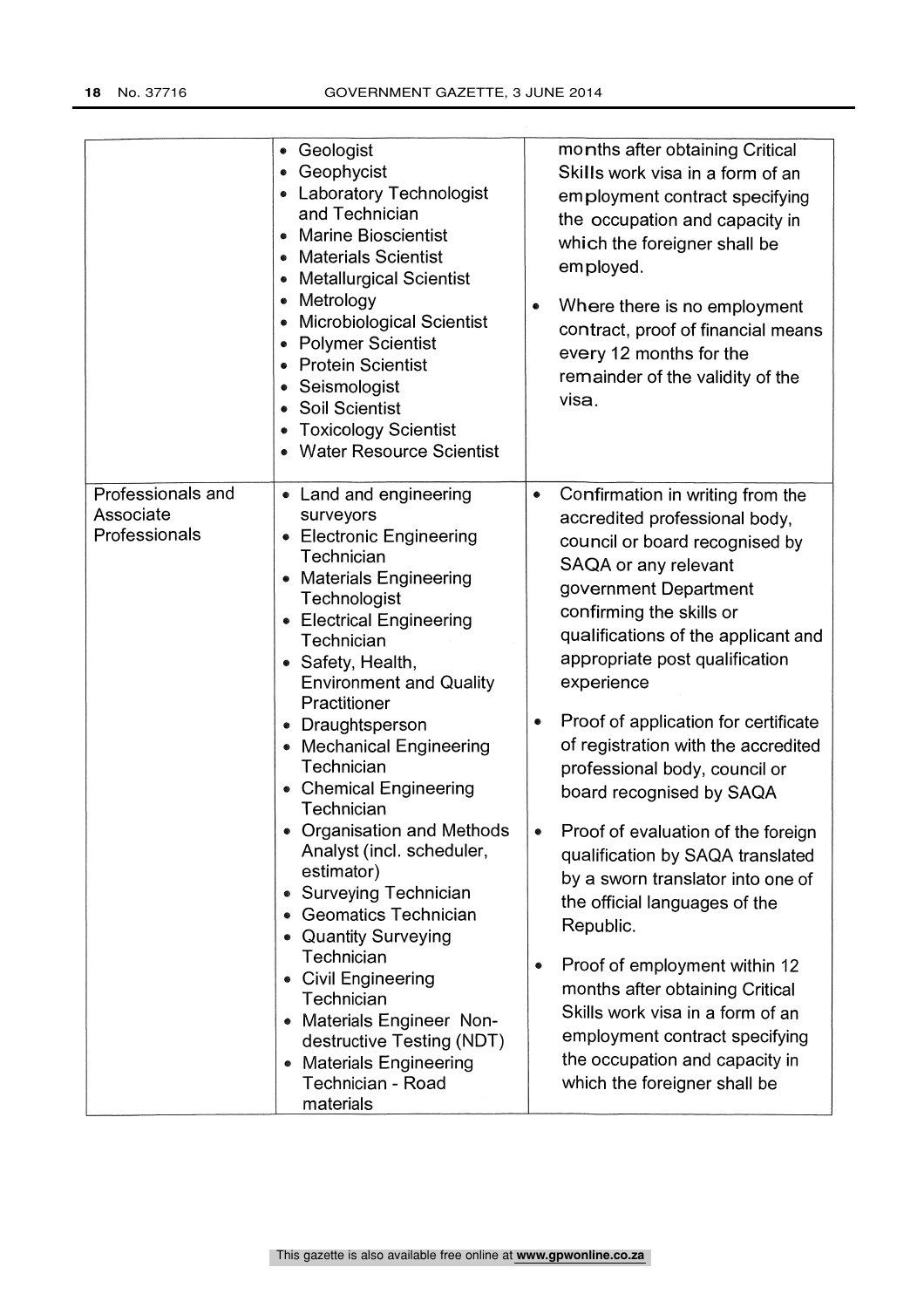|        | • Materials Tester<br>• Construction Safety,<br>Health, Environment and<br>Quality (SHEQ)<br>Agent/Manager/ Officer<br>• Aeronautical engineering<br>• Architectural Senior<br>Technologist<br>• Architectural Technologist<br>• Architectural<br>Draughtsperson<br>• Astronomer<br>Physicist (SKA)<br>۰<br><b>Geomagnetic Physicist</b><br>Solar Physicist<br>۰<br><b>Space Physicist</b><br>Plasma Physicist<br>۰<br>Space Technologist<br><b>Space Weather Specialist</b><br><b>Magnetic Technology</b><br><b>Specialist</b><br><b>Radar Engineering</b><br>۰<br>• Radio Frequency<br>Engineering<br>Environmental<br>۰<br>Technologist<br><b>Industrial Engineer</b><br>۰<br><b>Industrial Engineering</b><br>Technologist<br><b>Industrial Engineering</b><br>$\bullet$<br>Technician<br>• Landscape Architect<br><b>Landscape Contract</b><br>Manager<br>Landscape Horticulturalist<br>۰<br>Mining Technician<br>٠ | employed.                                                                                                                                                                                                                                                              |
|--------|--------------------------------------------------------------------------------------------------------------------------------------------------------------------------------------------------------------------------------------------------------------------------------------------------------------------------------------------------------------------------------------------------------------------------------------------------------------------------------------------------------------------------------------------------------------------------------------------------------------------------------------------------------------------------------------------------------------------------------------------------------------------------------------------------------------------------------------------------------------------------------------------------------------------------|------------------------------------------------------------------------------------------------------------------------------------------------------------------------------------------------------------------------------------------------------------------------|
| Trades | Millwright<br>$\bullet$<br><b>Boilermaker (for Strategic</b><br>Infrastructure Projects)<br><b>Industrial Machinery</b><br>$\bullet$<br>Mechanic<br><b>Pipe Fitter</b><br>۰<br>Double Coded Welder<br>Rigger<br>۰<br>Moulder                                                                                                                                                                                                                                                                                                                                                                                                                                                                                                                                                                                                                                                                                             | Confirmation in writing from the<br>$\bullet$<br>accredited professional body,<br>council or board recognised by<br>SAQA or any relevant<br>government Department<br>confirming the skills or<br>qualifications of the applicant and<br>appropriate post qualification |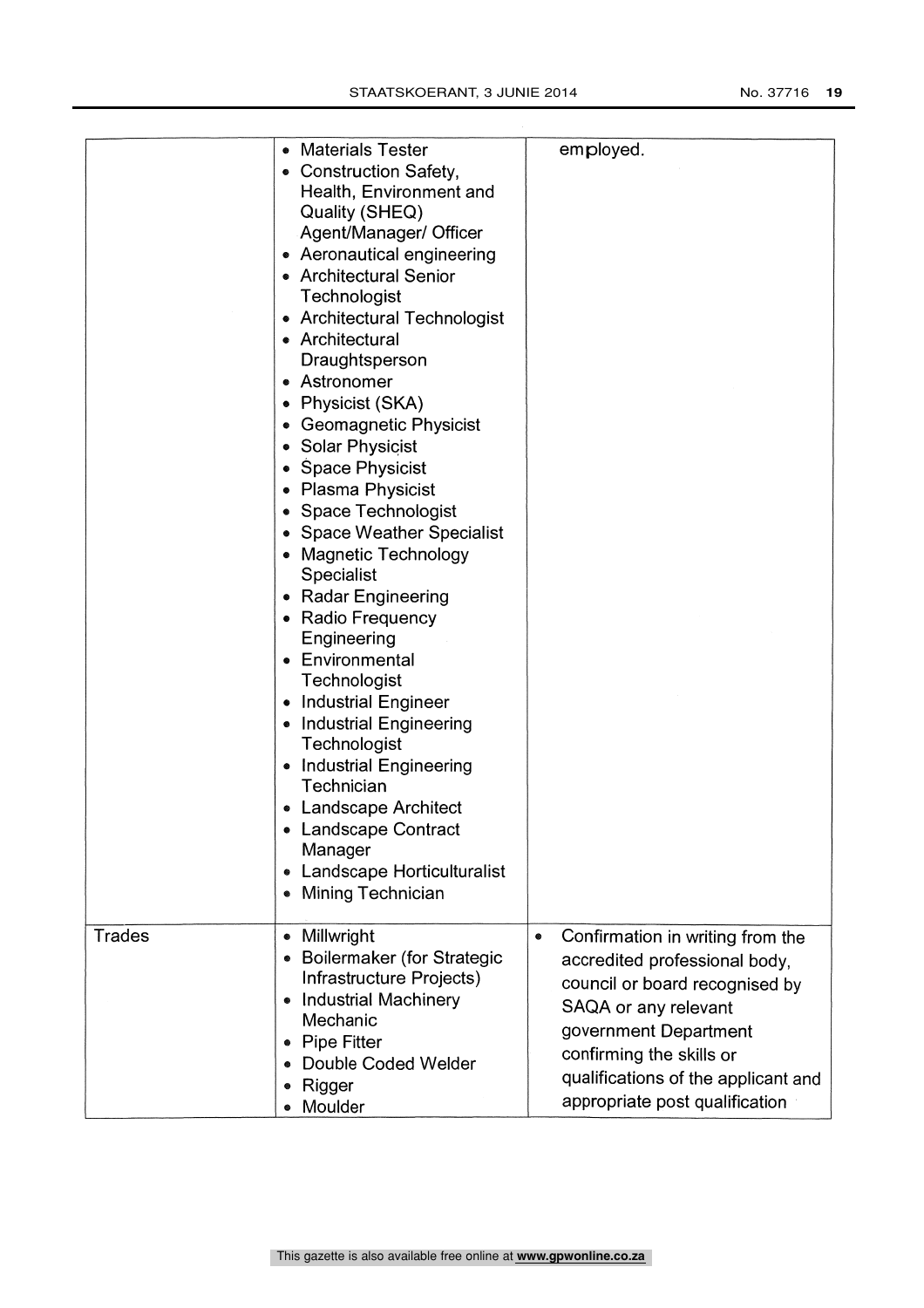|                                              | • Raise-bore Operators<br>Raise-bore Foreman                                                                                                                                                                                                                                                                                                                                                                                                                                                                 | experience<br>Proof of application for certificate<br>of registration with the accredited<br>professional body, council or<br>board recognised by SAQA<br>Proof of evaluation of the foreign<br>qualification by SAQA translated<br>by a sworn translator into one of<br>the official languages of the<br>Republic.<br>Proof of employment within 12<br>months after obtaining Critical<br>Skills work visa in a form of an<br>employment contract specifying<br>the occupation and capacity in<br>which the foreigner shall be<br>employed.                                                                                                                   |
|----------------------------------------------|--------------------------------------------------------------------------------------------------------------------------------------------------------------------------------------------------------------------------------------------------------------------------------------------------------------------------------------------------------------------------------------------------------------------------------------------------------------------------------------------------------------|----------------------------------------------------------------------------------------------------------------------------------------------------------------------------------------------------------------------------------------------------------------------------------------------------------------------------------------------------------------------------------------------------------------------------------------------------------------------------------------------------------------------------------------------------------------------------------------------------------------------------------------------------------------|
| <b>Business Process</b><br>Outsourcing (BPO) | <b>Software Development</b><br>$\bullet$<br><b>Engineers and Managers</b><br>• Systems Architects,<br><b>Engineers and Managers</b><br>• Foreign Language<br>speakers for specialist<br>language support and<br>technical or sales support<br>(German, Swiss German,<br>Flemish, Greek, Swedish,<br>Danish, Italian, Dutch,<br>Spanish, Mandarin and<br>French)<br><b>Business Analyst</b><br><b>Quality Analyst</b><br>• Quality Assurance<br>Specialist/Auditor<br>• Customer Service<br>Manager/Team Lead | Confirmation in writing from the<br>۰<br>accredited professional body,<br>council or board recognised by<br>SAQA or any relevant<br>government Department<br>confirming the skills or<br>qualifications of the applicant and<br>appropriate post qualification<br>experience<br>Proof of application for certificate<br>of registration with the accredited<br>professional body, council or<br>board recognised by SAQA<br>Proof of evaluation of the foreign<br>۰<br>qualification by SAQA translated<br>by a sworn translator into one of<br>the official languages of the<br>Republic.<br>Proof of employment within 12<br>months after obtaining Critical |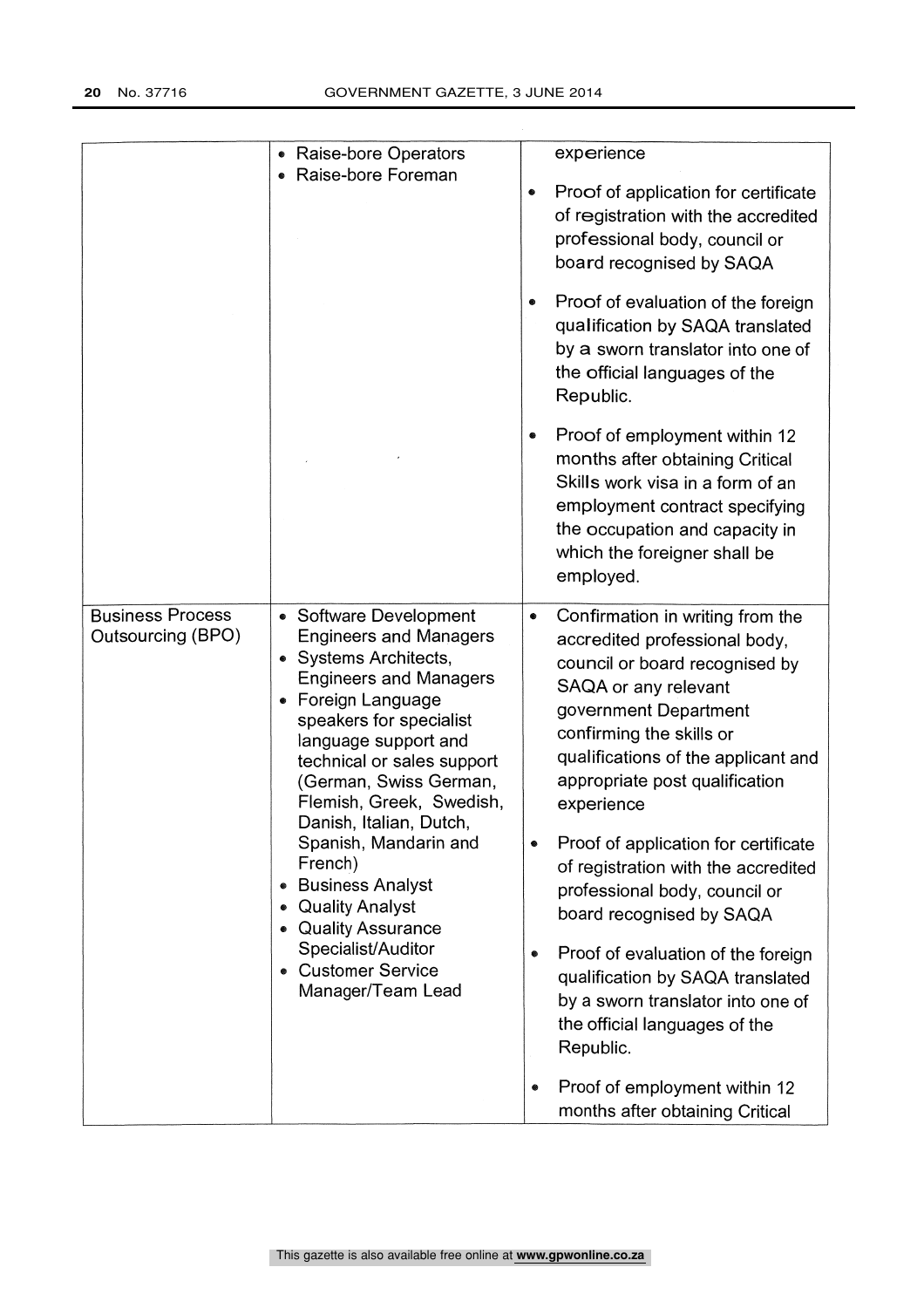|                              |                                                                                                                                                                                                                                                                                                                                                                                                                                                                                                                                                                                                                                                                                                                                                                                                                                                                                                                                                                     | Skills work visa in a form of an<br>employment contract specifying<br>the occupation and capacity in<br>which the foreigner shall be<br>employed.                                                                                                                                                                                                                                                                                                                                                                                                                                                                                                                                                                                                                                                                                                                                                                                                                                                                                                                                                                  |
|------------------------------|---------------------------------------------------------------------------------------------------------------------------------------------------------------------------------------------------------------------------------------------------------------------------------------------------------------------------------------------------------------------------------------------------------------------------------------------------------------------------------------------------------------------------------------------------------------------------------------------------------------------------------------------------------------------------------------------------------------------------------------------------------------------------------------------------------------------------------------------------------------------------------------------------------------------------------------------------------------------|--------------------------------------------------------------------------------------------------------------------------------------------------------------------------------------------------------------------------------------------------------------------------------------------------------------------------------------------------------------------------------------------------------------------------------------------------------------------------------------------------------------------------------------------------------------------------------------------------------------------------------------------------------------------------------------------------------------------------------------------------------------------------------------------------------------------------------------------------------------------------------------------------------------------------------------------------------------------------------------------------------------------------------------------------------------------------------------------------------------------|
| Academics and<br>Researchers | <b>Doctoral Graduates</b><br>٠<br>(Acquired abroad)<br>Research in any of the<br>$\bullet$<br>following areas:<br>Galaxy Formation and<br>Evolution<br><b>Galaxy Structure and</b><br><b>Dynamics</b><br><b>Pulsars and Black</b><br>Holes<br>Pulsars and<br><b>Gravitational Waves</b><br>Deep Observations of<br>the earliest Radio<br>Galaxies<br><b>Dynamic and Transient</b><br><b>Bursts</b><br><b>VLBI Operations</b><br>Search for CO to<br>investigate role of<br>Molecular Hydrogen<br>Deep Surveys of<br>翳<br>Neutral Hydrogen Gas<br>in the Early Universe<br>Cosmology and Dark<br>Energy<br><b>Cosmic Magnetism</b><br>Calibration and<br>Imaging of Radio<br>Interferometer data<br><b>Pulsars Research</b><br>Pulsars and<br><b>Gravitational Waves</b><br><b>VLBI Operations</b><br><b>Signal Processing</b><br><b>Observational Radio</b><br>Astronomy in General<br>Algorithm for Radio<br>Astronomy<br>Signal Processing for<br>Radio Astronomy | Confirmation in writing from the<br>۰<br>accredited professional body,<br>council or board recognised by<br>SAQA or any relevant<br>government Department<br>confirming the skills or<br>qualifications of the applicant and<br>appropriate post qualification<br>experience<br>Proof of application for certificate<br>●<br>of registration with the accredited<br>professional body, council or<br>board recognised by SAQA<br>Proof of evaluation of the foreign<br>$\bullet$<br>qualification by SAQA translated<br>by a sworn translator into one of<br>the official languages of the<br>Republic.<br>A letter of recommendation from<br>۰<br>a South African statutory<br>research council or public higher<br>education institution<br>Proof of employment within 12<br>۰<br>months after obtaining Critical<br>Skills work visa in a form of an<br>employment contract specifying<br>the occupation and capacity in<br>which the foreigner shall be<br>employed.<br>Where there is no employment<br>۰<br>contract, proof of financial means<br>every 12 months for the<br>remainder of the validity of the |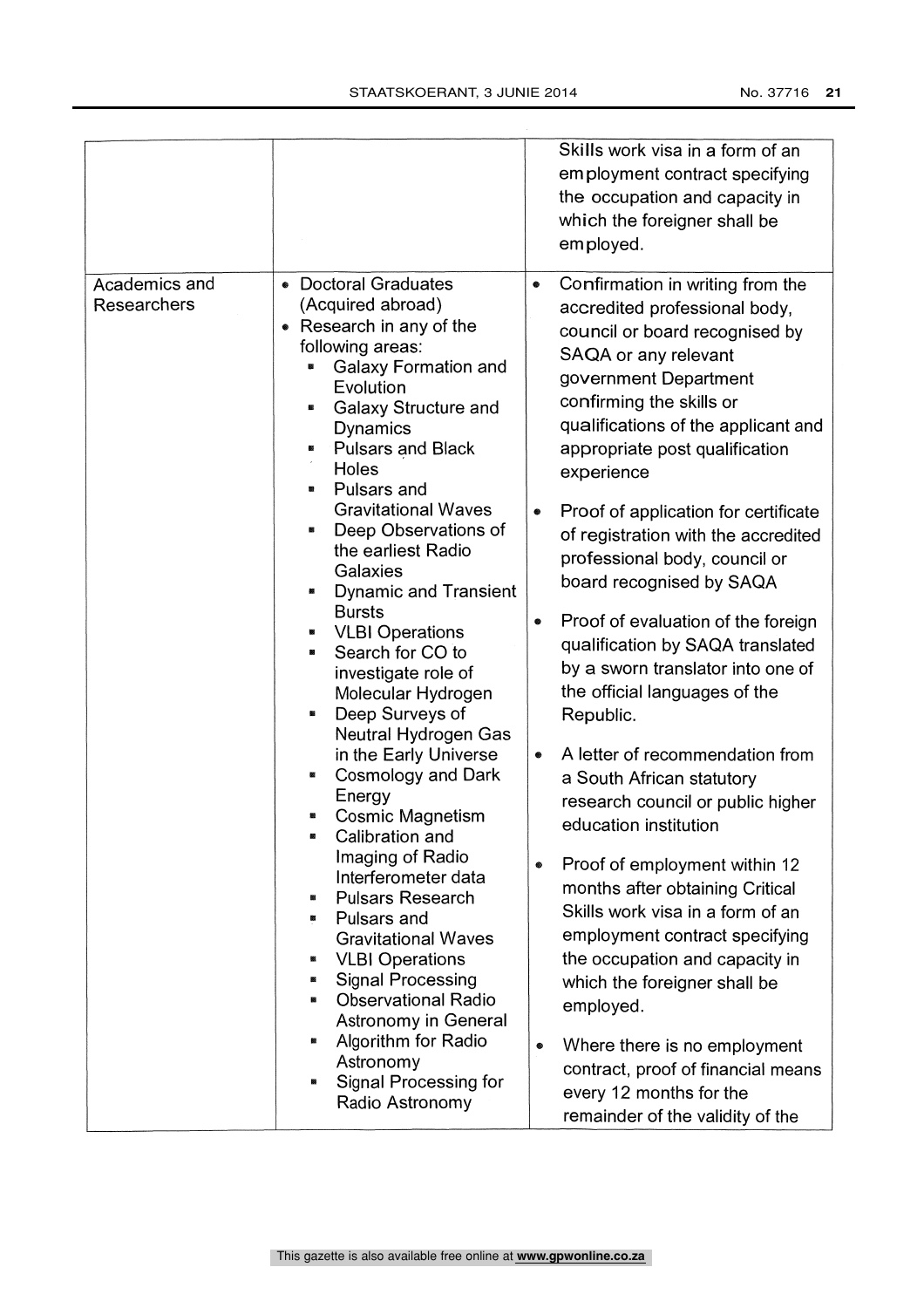| Supercomputing for<br>×.            | visa. |
|-------------------------------------|-------|
| Radio Astronomy                     |       |
| Software Development<br>Ø.          |       |
| for Radio Astronomy                 |       |
| Data and Streaming -<br>×           |       |
|                                     |       |
| <b>Real-Time Processing</b>         |       |
| of Massive Data                     |       |
| Amounts                             |       |
| <b>Green Computing -</b><br>×       |       |
| <b>Extreme Performance</b>          |       |
| at Minor Energy Costs               |       |
| a.                                  |       |
| Performance at Minor                |       |
| <b>Energy Costs</b>                 |       |
| <b>EMC and Spectrum</b><br>a.       |       |
| Management                          |       |
| <b>Beam Modelling</b>               |       |
| Antenna Modelling<br>E.             |       |
| <b>Feeds for Radio</b><br>N.        |       |
| <b>Astronomy Systems</b>            |       |
| <b>Receivers for Radio</b><br>e.    |       |
|                                     |       |
| <b>Astronomy Systems</b>            |       |
| Signal Processing for<br>廱          |       |
| Radio Astronomy                     |       |
| <b>High Speed Data</b><br>鵩         |       |
| Transport                           |       |
| Nano-photonics - Data<br>ø          |       |
| <b>Transport Power</b>              |       |
| Nanotechnology<br>圝                 |       |
|                                     |       |
| Palaeosciences<br>E.                |       |
| <b>Reduction over Short</b><br>麟    |       |
| and Long distances                  |       |
| Antenna Design<br>в                 |       |
| Antenna Foundation<br>ø             |       |
| Design                              |       |
| <b>RFI Shielded Buildings</b><br>B. |       |
| and Facilities                      |       |
| Advanced<br>摑                       |       |
|                                     |       |
| Manufacturing                       |       |
| Space Science and<br>圝              |       |
| Technology                          |       |
| <b>Global Change</b><br>篋           |       |
| <b>Energy Security</b><br>醫         |       |
| Information<br>醠                    |       |
| Communication                       |       |
| Technology                          |       |
| <b>Earth Observation</b>            |       |
| æ                                   |       |
| Natural and Applied                 |       |
| <b>Sciences</b>                     |       |